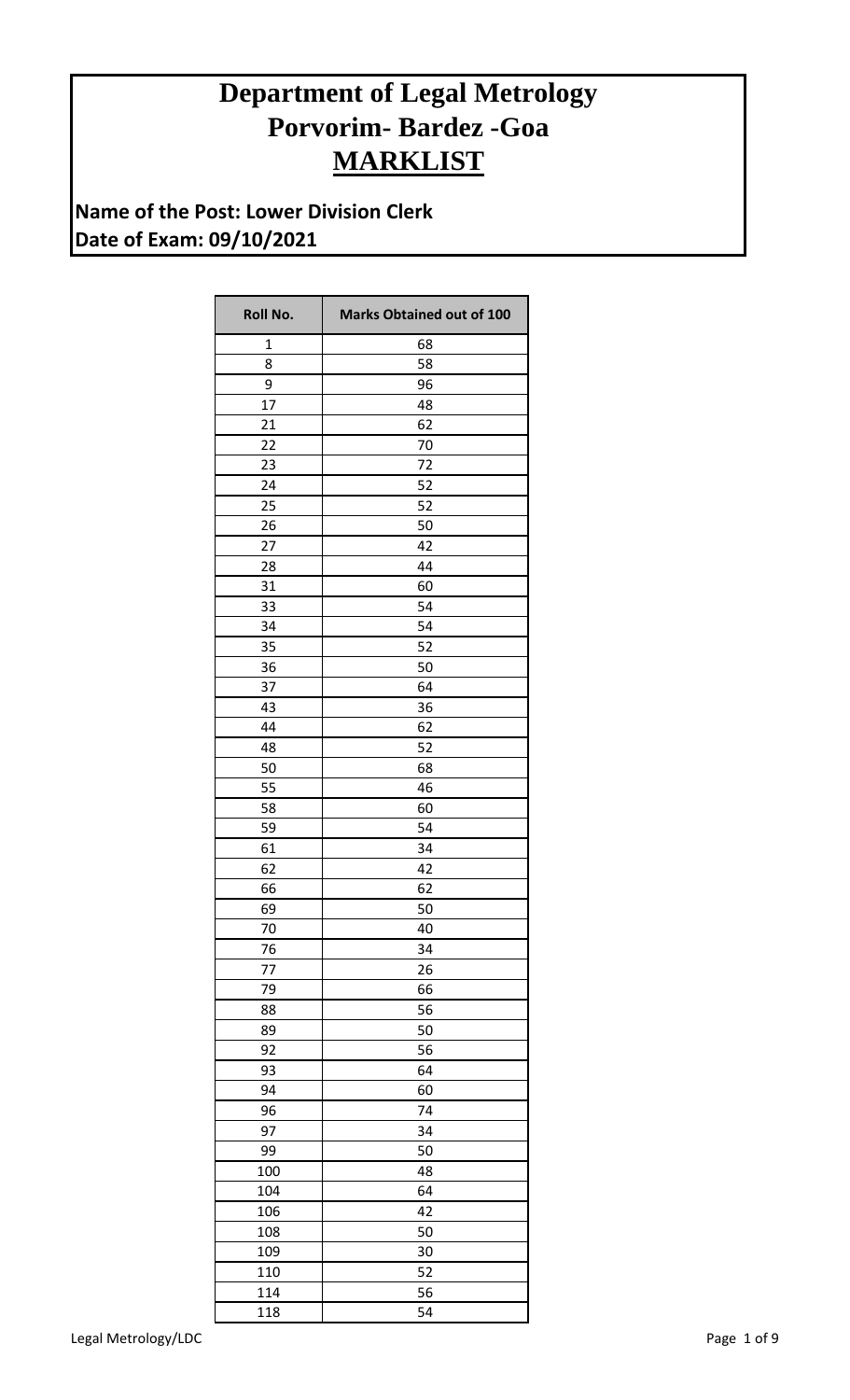| <b>Roll No.</b> | <b>Marks Obtained out of 100</b> |
|-----------------|----------------------------------|
| 127             | 32                               |
| 132             | 62                               |
| 135             | 54                               |
| 136             | 42                               |
| 137             | 54                               |
| 146             | 52                               |
| 148             | 30                               |
| 154             | 54                               |
| 156             | 64                               |
| 159             | 36                               |
| 161             | 48                               |
| 167             | 52                               |
| 169             | 42                               |
| 171             | 44                               |
| 174             | 56                               |
| 175             | 54                               |
| 176             | 50                               |
| 180             | 70                               |
| 183             | 44                               |
| 186             | 58                               |
| 188             | 36                               |
| 190             | 38                               |
| 191             | 44                               |
| 192             | 70                               |
| 193             | 50                               |
| 195             | 50                               |
| 196             | 60                               |
| 197             | 64                               |
| 198             | 58                               |
| 199             | 40                               |
| 200             | 40                               |
| 202             | 70                               |
| 203             | 48                               |
| 206             | 40                               |
| 209             | 24                               |
| 210             | 28                               |
| 213             | 46                               |
| 218             | 62                               |
| 219             | 44                               |
| 221             | 56                               |
| 223             | 48                               |
| 224             | 30                               |
| 225             | 56                               |
| 227             | 64                               |
| 229             | 58                               |
| 230             | 44                               |
| 231             | 48                               |
| 232             | 52                               |
| 233             | 44                               |
| 234             | 64                               |
| 235             | 32                               |
| 236             | 80                               |
| 239             | 52                               |
| 240             | 46                               |
| 241             | 42                               |
| 244             | 54                               |
| 250             | 68                               |
| 251             | 10                               |
| 258             | 54                               |
| 259             | 38                               |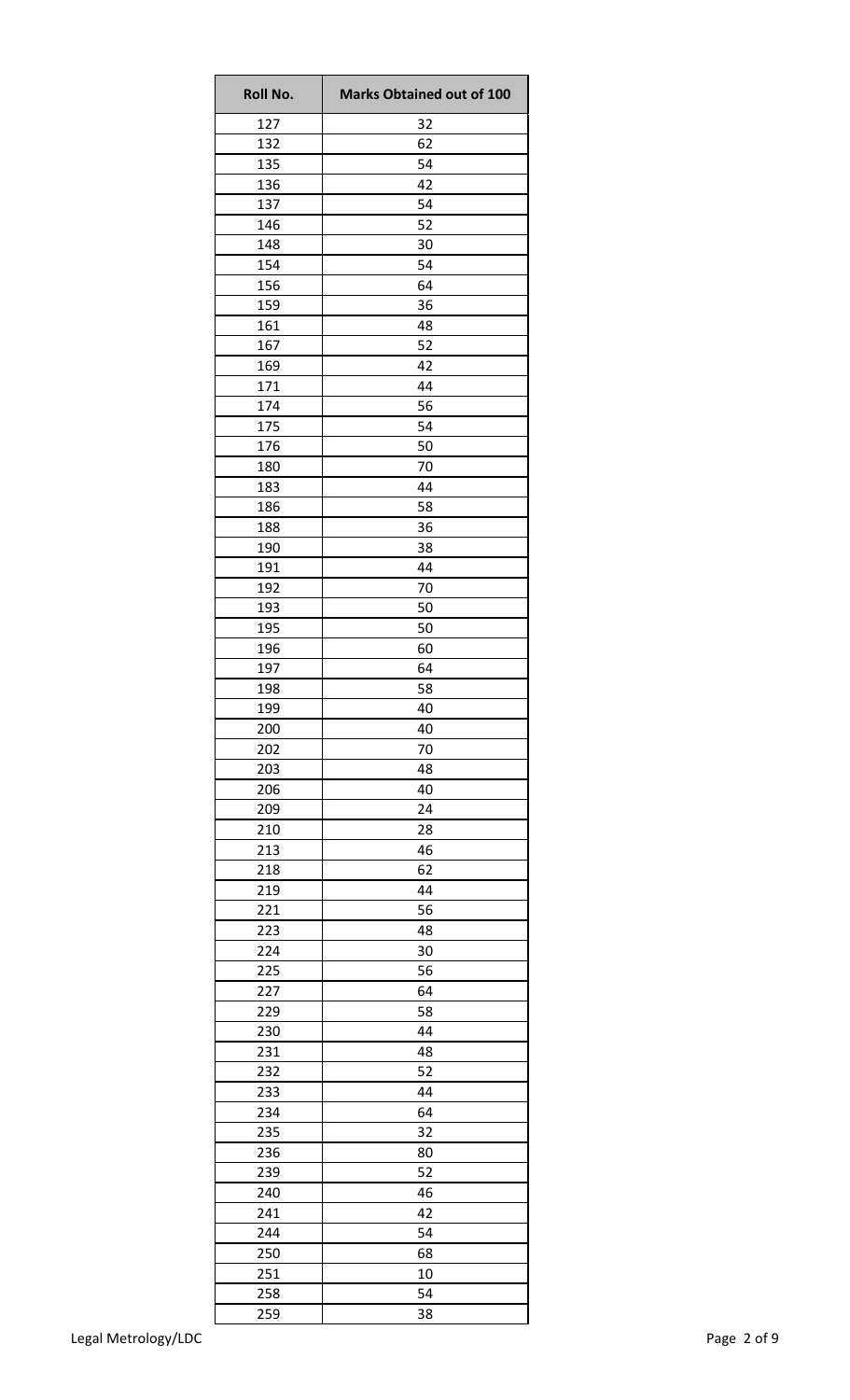| <b>Roll No.</b> | <b>Marks Obtained out of 100</b> |
|-----------------|----------------------------------|
| 261             | 52                               |
| 262             | 40                               |
| 263             | 30                               |
| 264             | 50                               |
| 266             | 56                               |
| 268             | 36                               |
| 273             | 42                               |
| 277             | 50                               |
| 278             | 56                               |
| 279             | 54                               |
| 280             | 38                               |
| 281             | 58                               |
| 284             | 70                               |
| 285             | 60                               |
| 286             | 48                               |
| 290             | 26                               |
| 293             | 46                               |
| 298             | 60                               |
| 301             | 68                               |
| 304             | 60                               |
| 305             | 44                               |
| 307             | 66                               |
| 314             | 40                               |
| 315             | 48                               |
| 319             | 40                               |
| 323             | 62                               |
|                 |                                  |
| 326             | 56                               |
| 329             | 68                               |
| 331             | 48                               |
| 334             | 52                               |
| 335             | 50                               |
| 336             | 48                               |
| 337             | 56                               |
| 338             | 58                               |
| 339             | 36                               |
| 342             | 40                               |
| 343             | 48                               |
| 344             | 46                               |
| 349             | 38                               |
| 350             | 56                               |
| 354             | 54                               |
| 358             | 60                               |
| 361             | 46                               |
| 362             | 58                               |
| 366             | 60                               |
| 367             | 52                               |
| 369             | 48                               |
| 370             | 48                               |
| 374             | 48                               |
| 375             | 42                               |
| 378             | 74                               |
| 379             | 64                               |
| 389             | 54                               |
| 392             | 66                               |
| 394             | 30                               |
| 395             | 30                               |
| 396             | 48                               |
|                 | 50                               |
| 397             |                                  |
| 398             | 44                               |
| 399             | 40                               |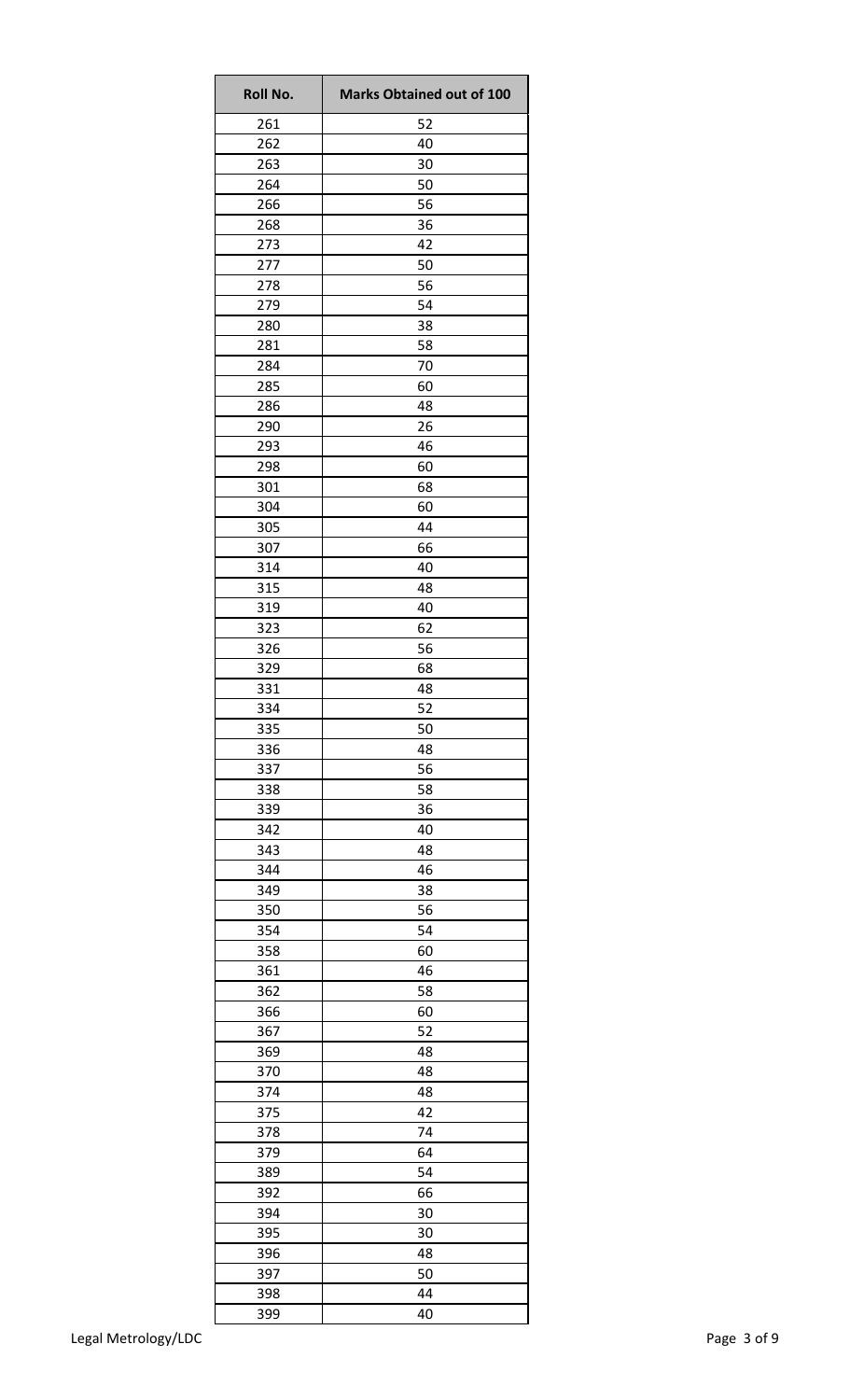| Roll No. | <b>Marks Obtained out of 100</b> |
|----------|----------------------------------|
| 402      | 62                               |
| 404      | 50                               |
| 413      | 70                               |
| 414      | 64                               |
| 415      | 64                               |
| 418      | 46                               |
| 419      | 54                               |
| 420      | 40                               |
| 421      | 56                               |
| 423      | 48                               |
| 426      | 36                               |
| 427      | 38                               |
| 428      | 66                               |
| 430      | 64                               |
| 431      | 40                               |
| 432      | 40                               |
| 437      | 44                               |
| 442      | 40                               |
| 444      | 60                               |
| 449      | 44                               |
| 453      | 56                               |
| 455      | 48                               |
| 459      | 62                               |
| 461      | 42                               |
| 462      | 44                               |
| 467      | 38                               |
| 468      | 52                               |
| 470      | 38                               |
| 471      | 36                               |
| 473      | 48                               |
| 478      | 44                               |
| 483      | 58                               |
| 485      | 68                               |
| 486      | 54                               |
| 489      | 62                               |
| 490      | 64                               |
| 491      | 66                               |
| 498      | 34                               |
| 505      | 40                               |
| 506      | 54                               |
| 508      | 54                               |
| 509      | 68                               |
| 510      | 58                               |
| 518      | 32                               |
| 531      | 40                               |
| 532      | 46                               |
| 534      | 34                               |
| 536      | 48                               |
| 539      | 34                               |
| 542      | 50                               |
| 546      | 48                               |
| 547      | 48                               |
| 548      | 44                               |
| 549      | 52                               |
| 551      | 44                               |
| 554      | 58                               |
| 557      | 28                               |
| 559      | 64                               |
| 562      | 30                               |
| 564      | 50                               |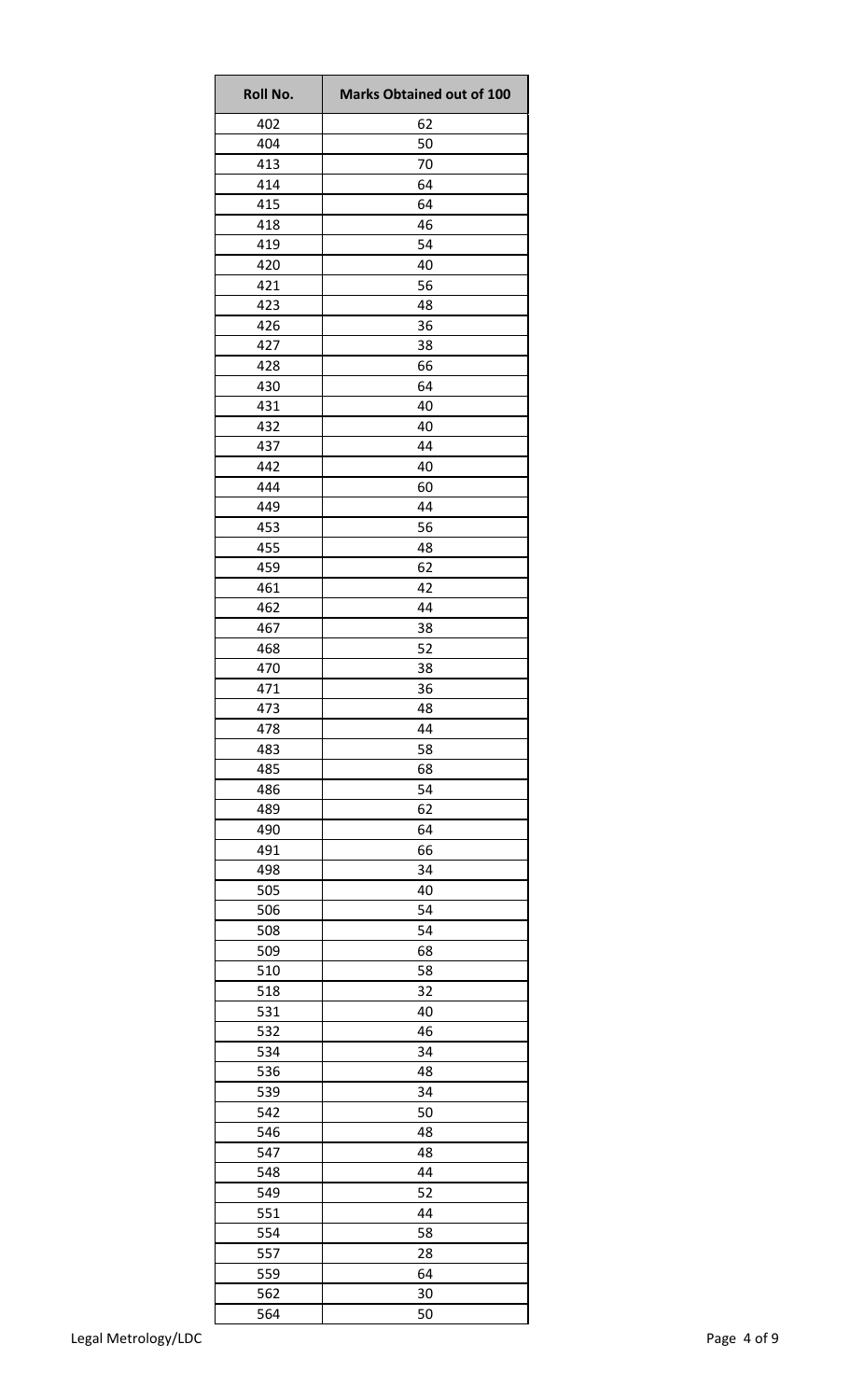| <b>Roll No.</b> | <b>Marks Obtained out of 100</b> |
|-----------------|----------------------------------|
| 566             | 50                               |
| 569             | 30                               |
| 571             | 60                               |
| 574             | 38                               |
| 576             | 76                               |
| 580             | 54                               |
| 581             | 62                               |
| 586             | 52                               |
| 588             | 48                               |
| 592             | 62                               |
| 593<br>595      | 50<br>62                         |
| 597             | 34                               |
| 598             | 40                               |
| 600             | 36                               |
| 602             | 32                               |
| 604             | 44                               |
| 606             | 76                               |
| 607             | 76                               |
| 608             | 60                               |
| 609             | 50                               |
| 611             | 66                               |
| 612             | 94                               |
| 613             | 54                               |
| 614             | 66                               |
| 616             | 56                               |
| 618             | 52                               |
| 619             | 54                               |
| 621             | 44                               |
| 626             | 36                               |
| 628             | 36                               |
| 629             | 48                               |
| 636             | 52                               |
| 637             | 46                               |
| 638             | 52                               |
| 639             | 54                               |
| 642             | 50                               |
| 644             | 44                               |
| 645             | 44                               |
| 647             | 52                               |
| 648             | 38                               |
| 653             | 64                               |
| 654             | 40                               |
| 655             | 50                               |
| 656             | 54                               |
| 657             | 38                               |
| 658             | 36                               |
| 664             | 38                               |
| 666             | 50                               |
| 669             | 64                               |
| 671             | 46                               |
| 672             | 42                               |
| 678             | 50                               |
| 679             | 60                               |
| 681             | 30                               |
| 682             | 54                               |
| 683             | 68                               |
| 684             | 44                               |
| 685             | 44                               |
| 686             | 52                               |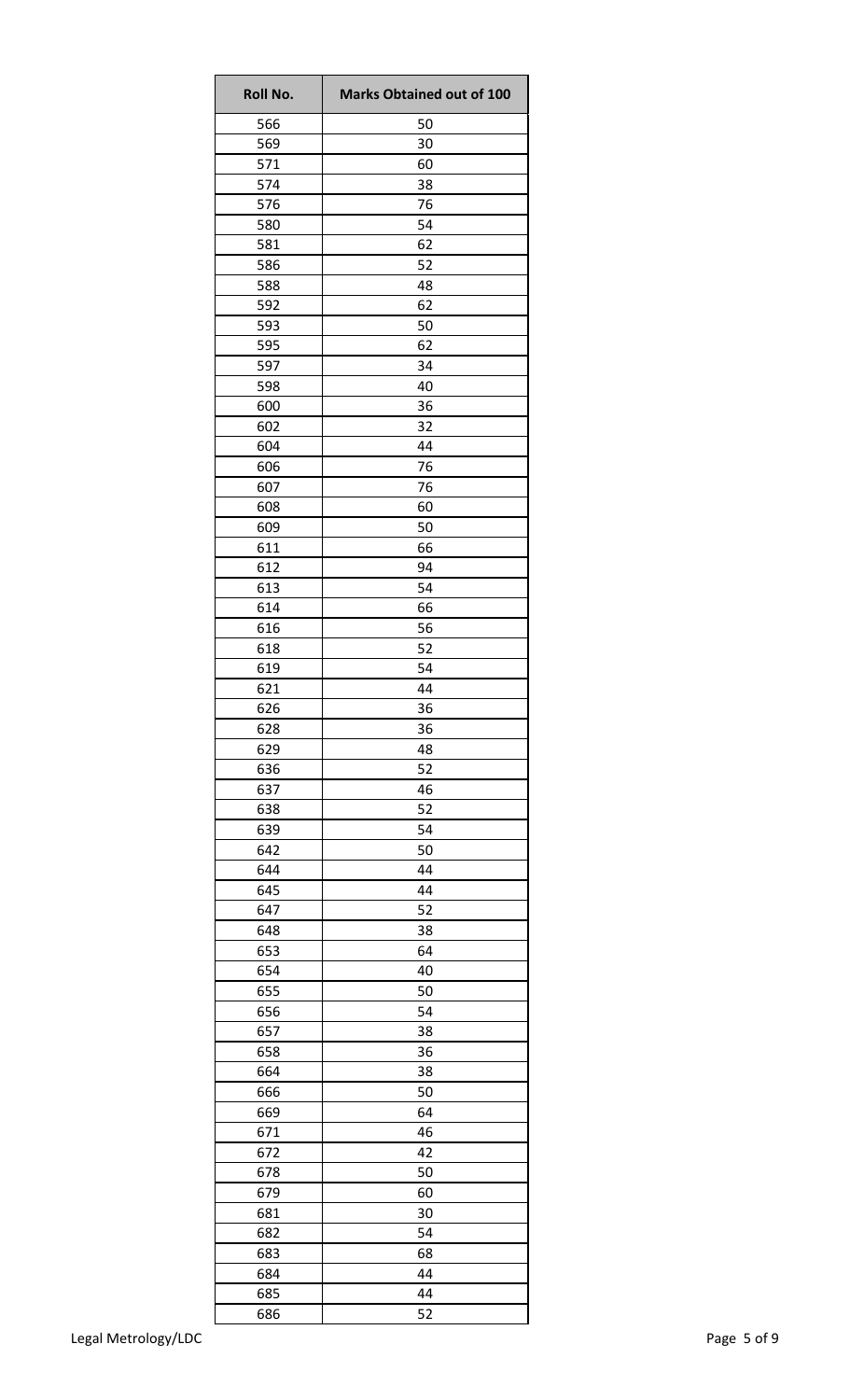| Roll No. | <b>Marks Obtained out of 100</b> |
|----------|----------------------------------|
| 687      | 80                               |
| 690      | 46                               |
| 696      | 54                               |
| 697      | 54                               |
| 699      | 30                               |
| 700      | 44                               |
| 701      | 60                               |
| 703      | 52                               |
| 704      | 62                               |
| 706      | 52                               |
| 707      | 42                               |
| 708      | 44                               |
| 711      | 46                               |
| 712      | 60                               |
| 716      | 58                               |
| 717      | 48                               |
| 721      | 56                               |
| 723      | 50                               |
| 725      | 42                               |
| 727      | 42                               |
| 728      | 48                               |
| 730      | 38                               |
| 732      | 52                               |
| 734      | 68                               |
| 736      | 42                               |
| 737      | 60                               |
| 740      | 42                               |
| 747      | 34                               |
| 748      | 56                               |
| 749      | 60                               |
| 750      | 50                               |
| 752      | 50                               |
| 753      | 56                               |
| 756      | 28                               |
| 757      | 46                               |
| 758      | 48                               |
| 759      | 52                               |
| 760      | 46                               |
| 761      | 38                               |
| 764      | 42                               |
| 767      | 52                               |
| 770      | 36                               |
| 775      | 44                               |
| 776      | 64                               |
| 778      | 46                               |
| 779      | 54                               |
| 780      | 62                               |
| 781      | 54                               |
| 782      | 42                               |
| 784      | 16                               |
| 785      | 54                               |
| 788      | 44                               |
| 789      | 32                               |
| 790      | 58                               |
| 793      | 30                               |
| 794      | 34                               |
| 795      | 30                               |
| 796      | 46                               |
| 797      | 66                               |
| 803      | 56                               |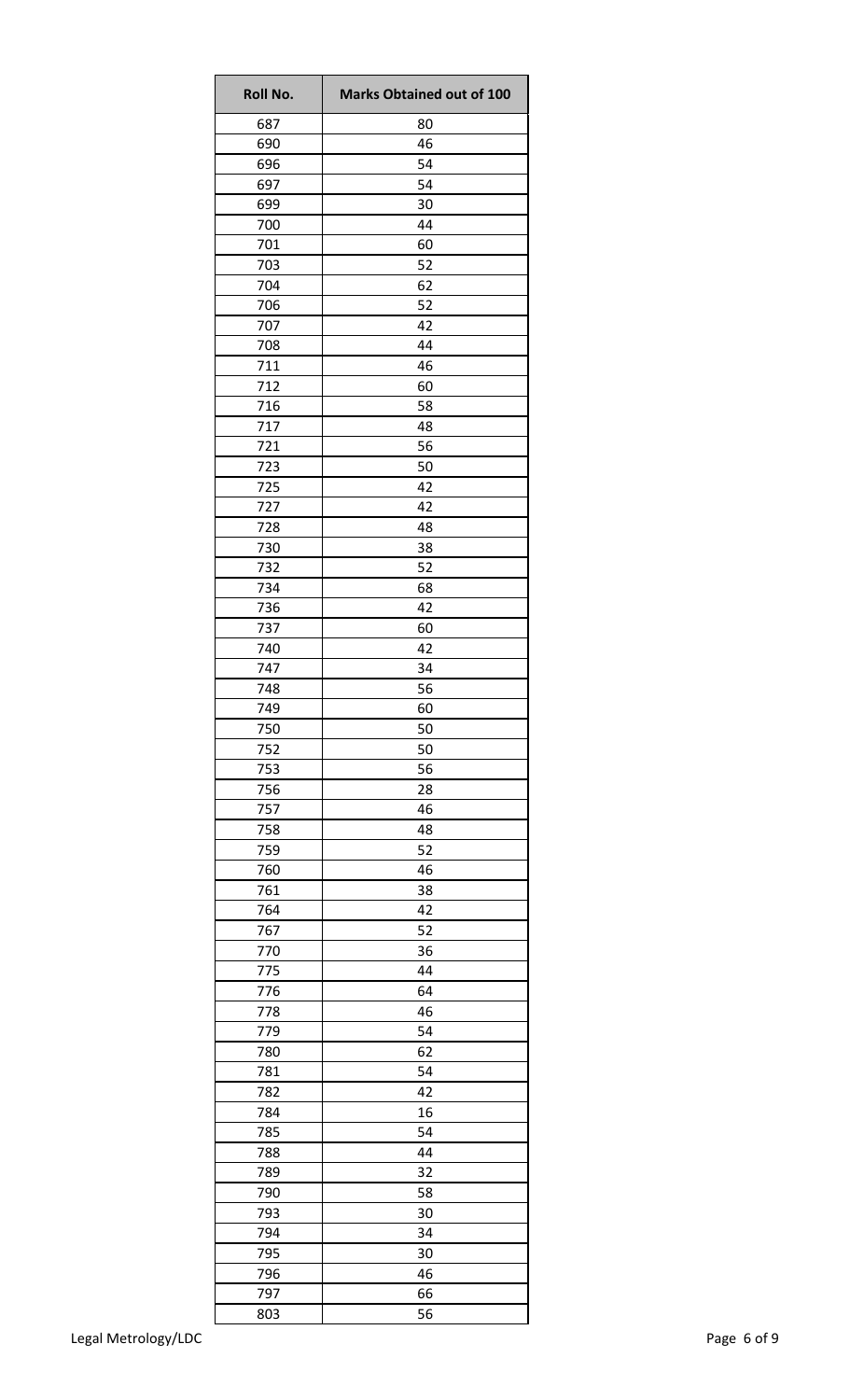| <b>Roll No.</b> | <b>Marks Obtained out of 100</b> |
|-----------------|----------------------------------|
| 805             | 46                               |
| 806             | 48                               |
| 811             | 44                               |
| 812             | 34                               |
| 814             | 38                               |
| 817             | 62                               |
| 821             | 40                               |
| 823             | 24                               |
| 824             | 40                               |
| 825             | 62                               |
| 830             | 62                               |
| 831             | 46                               |
| 832             | 54                               |
| 833             | 40                               |
| 837             | 62                               |
| 838             | 52                               |
| 839             | 50                               |
| 847             | 56                               |
| 849             | 52                               |
| 850             | 56                               |
| 851             | 56                               |
| 857             | 44                               |
| 859             | 38                               |
| 860             | 66                               |
| 861             | 42                               |
| 862             | 28                               |
| 864             | 50                               |
| 866             | 50                               |
| 867             | 58                               |
| 868             | 52                               |
| 871             | 54                               |
| 874             | 48                               |
| 878             | 68                               |
| 883             | 48                               |
| 886             | 28                               |
| 890             | 54                               |
|                 |                                  |
| 891             | 54                               |
| 898             | 38                               |
| 899             | 32                               |
| 900             | 46                               |
| 901             | 68                               |
| 902             | 58                               |
| 903             | 46                               |
| 904             | 36                               |
| 905             | 54                               |
| 907             | 52                               |
| 912             | 38                               |
| 913             | 46                               |
| 916             | 40                               |
| 917             | 24                               |
| 918             | 42                               |
| 919             | 38                               |
| 922             | 44                               |
| 923             | 54                               |
| 926             | 64                               |
| 929             | 32                               |
| 930             | 42                               |
| 936             | 38                               |
| 937             | 34                               |
| 938             | 44                               |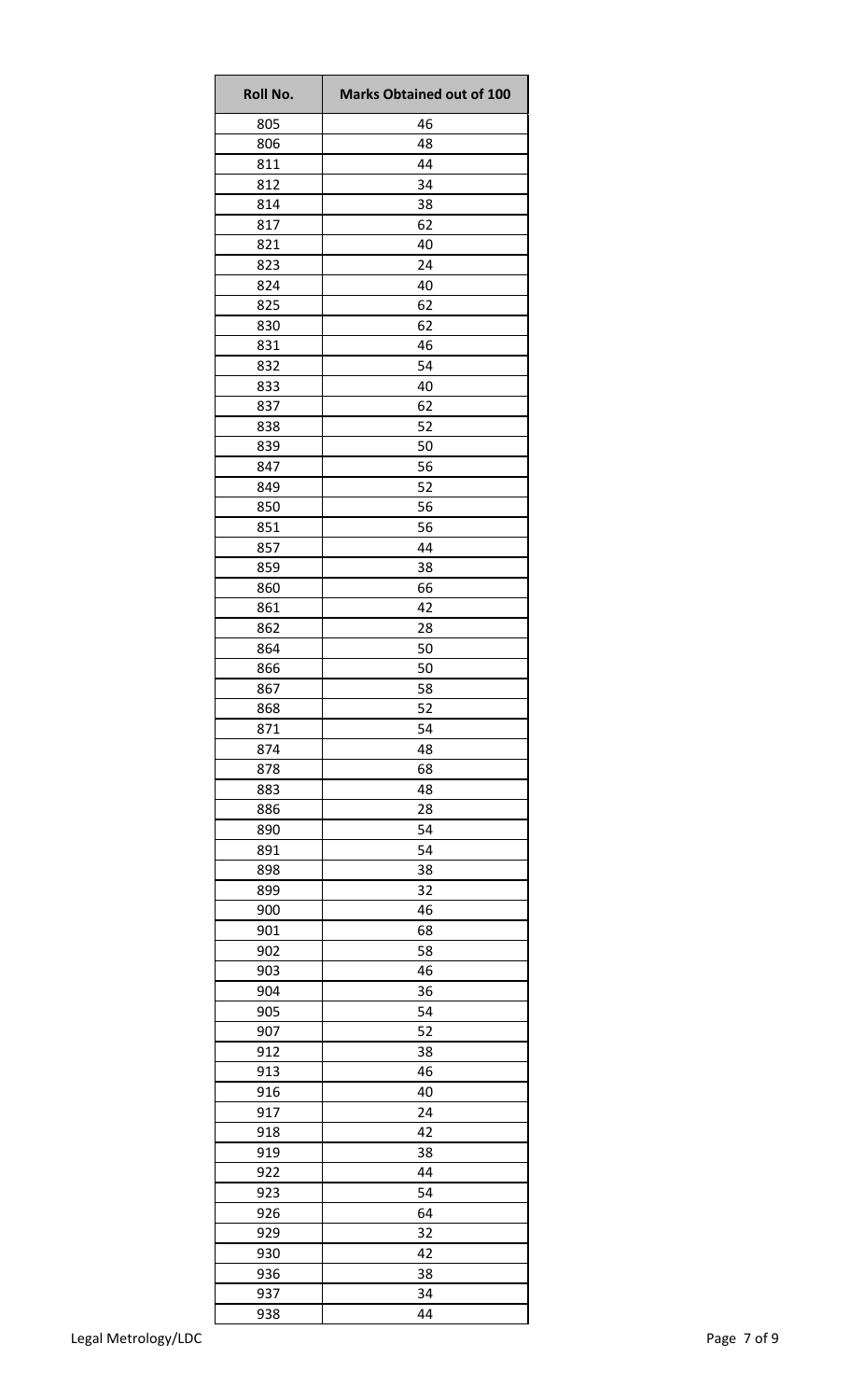| Roll No. | <b>Marks Obtained out of 100</b> |
|----------|----------------------------------|
| 939      | 58                               |
| 940      | 54                               |
| 943      | 38                               |
| 944      | 26                               |
| 947      | 62                               |
| 949      | 86                               |
| 951      | 42                               |
| 952      | 58                               |
| 953      | 56                               |
| 954      | 42                               |
| 957      | 62                               |
| 961      | 56                               |
| 962      | 38                               |
| 966      | 54                               |
| 968      | 52                               |
| 969      | 46                               |
| 971      | 62                               |
| 975      | 54                               |
| 980      | 40                               |
| 981      | 40                               |
| 982      | 56                               |
| 986      | 48                               |
| 987      | 48                               |
| 991      | 44                               |
| 993      | 76                               |
| 996      | 48                               |
| 999      | 42                               |
| 1001     | 34                               |
| 1002     | 64                               |
| 1005     | 42                               |
| 1007     | 48                               |
| 1010     | 62                               |
| 1014     | 56                               |
| 1018     | 58                               |
| 1022     | 38                               |
| 1026     | 60                               |
| 1031     | 20                               |
| 1035     | 26                               |
| 1037     | 44                               |
| 1038     | 34                               |
| 1040     | 36                               |
| 1041     | 48                               |
| 1042     | 44                               |
| 1043     | 50                               |
| 1044     | 52                               |
| 1045     | 46                               |
| 1046     | 50                               |
| 1047     | 38                               |
| 1049     | 28                               |
| 1051     | 36                               |
| 1053     | 32                               |
| 1055     | 38                               |
| 1058     | 56                               |
| 1059     | 66                               |
| 1065     | 44                               |
| 1069     | 46                               |
| 1071     | 60                               |
| 1078     | 60                               |
| 1080     | 54                               |
| 1081     | 50                               |
|          |                                  |